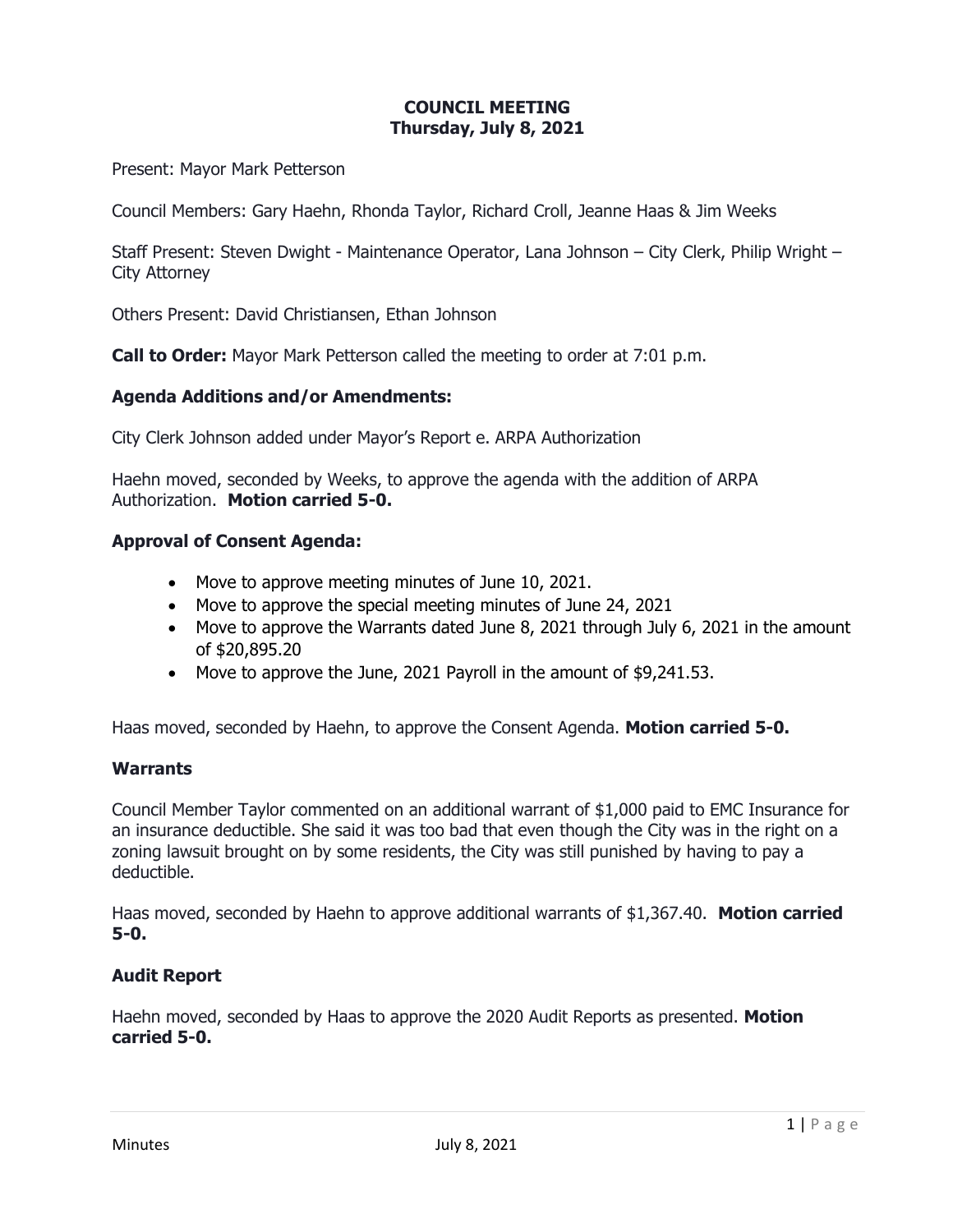# **Staff Reports:**

## **Zoning Administrator Report**

• Building/Zoning Permit revisions

Council Member Taylor questioned if the Zoning Board should be making revisions to the Zoning Permit. Attorney Wright – It should be as a suggestion from the board. Weeks – only suggested items that Zoning should do. Taylor – there are items on the suggested permit that the county can't even ask, it's too invasive. Wright – if it's not a zoning requirement it shouldn't be there. Weeks  $-$  it's in the ordinance. Taylor  $-$  it's overreach, we are not an HOA town. Haas – we need to have a meeting and revisit the ordinances. Petterson  $-$  a work meeting is needed to go over ordinances. Wright  $-$ Zoning should be zoning and not building. Have a note at the bottom of the zoning permit that states you must comply with ordinances and provide those ordinances. Croll – anything on the zoning permit should be what would qualify for the zoning permit and nothing extra. Weeks  $-$  we need to change ordinances. Haehn  $-$  keep the zoning administrator from having to go through the ordinance book each time. Wright – some want to regulate the appearance of buildings and that's not zoning. Wright – also need something set in place for zoning permit and contractors license saying the contractor must be licensed before work is started. Ordinances need to be enforced but no matter the size of the city resources are limited for code enforcement. Haas – would like for the council to take a look at the code book first then invite the Zoning Board.

Haas moved, seconded by Weeks to have a work session on Thursday, August 5<sup>th</sup> at 6:00 pm to look over building ordinances. **Motion carried 5-0.**

## **Code Enforcement Officer**

Weeks- going forward we should post when we are looking for code enforcement etc.

#### **Maintenance Operator Report**

- Keeping up with mowing
- Dug out a couple of water pits
- Fountain at park quit Sunday, July 4

Croll moved, seconded by Taylor to approve a quote from Pentair not to exceed \$1,422 to replace the lake fountain/aerator to be paid out of the Park Fund. **Motion carried 4-1. Haehn opposed.** 

# **City Clerk Report**

- Insurance Deductible
- June HWY Funds
- Infrastructure Funds & Park & Rec Funds
- Citywide Garage Sale/Fall Cleanup
- DUNS & Sam.gov registration
- Jane Hartley wanted to thank Steven for having the flags out for July  $4<sup>th</sup>$
- Building Calendar rentals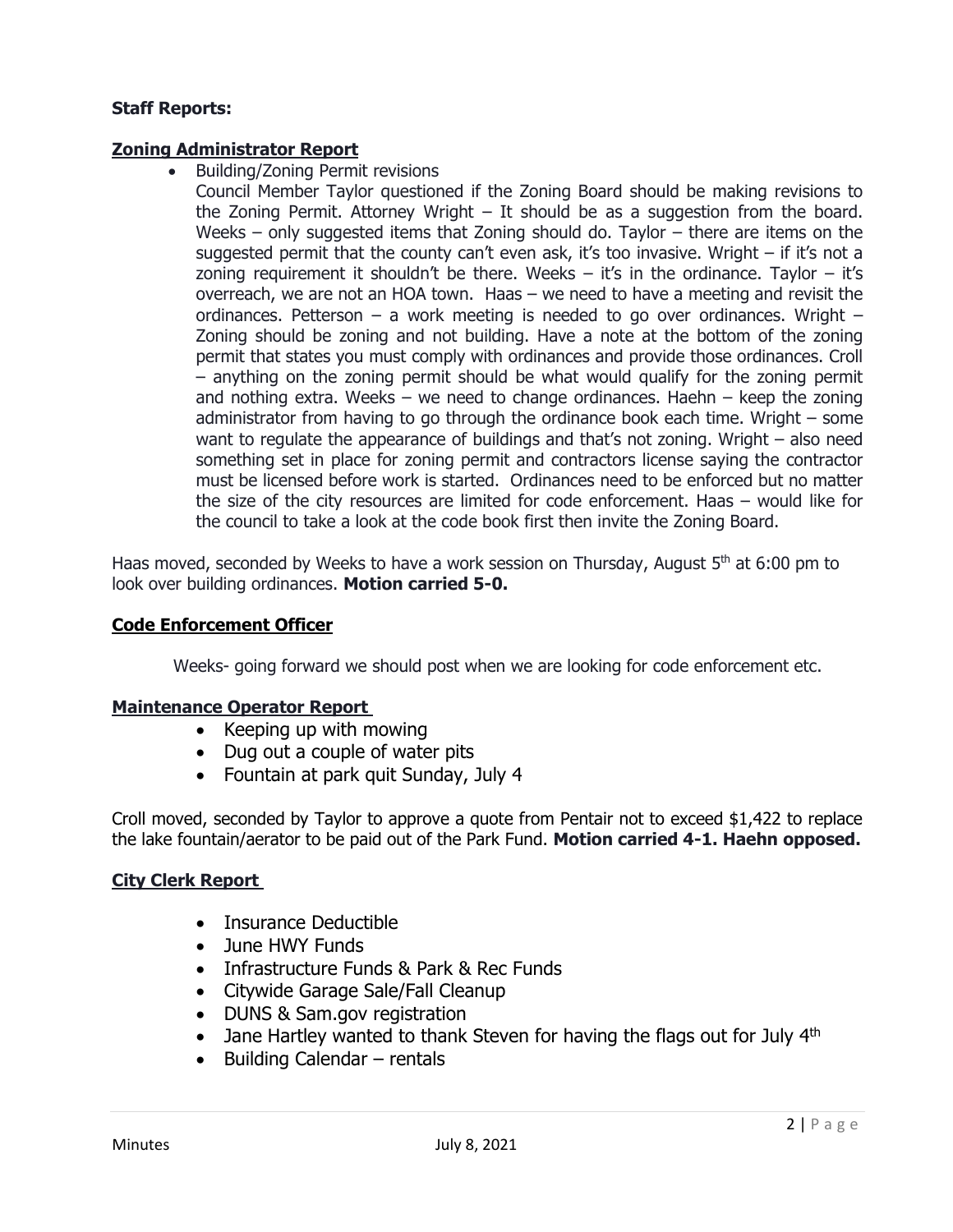July -  $10^{th}$  –  $15^{th}$  – Radiant Life VBS,  $16^{th}$  – IEBW,  $20^{th}$  – IBEW,  $24^{th}$  – Private Event, 29, 30 &  $31<sup>st</sup>$  – Auction on  $31<sup>st</sup>$ 

August - 8<sup>th</sup> – Private Event, 14<sup>th</sup> – Private Event, 17<sup>th</sup> - IEBW

# **City Attorney Report**

• Resolution Number 102

Clerk Johnson confirmed that in this case the City Clerk would simply write, sign and mail letters.

Croll moved, seconded by Haehn to approve Resolution Number 102 authorizing the city clerk to fulfill duties of the public officer. **Motion carried 5-0.**

• Personnel book – Ethan put a lot of work into updating the book. It had been sent to council members earlier in the week and if there are questions or concerns, please send them to Mayor Petterson.

# **Mayor's Report**

• Mayer Specialty Services, LLC

Taylor moved, seconded by Weeks to authorize Mayor Petterson to sign the Mayer Specialty Services, LLC maintenance program proposal/agreement for years 2022 – 2024 funds to be used from the Sewer Fund. **Motion carried 5-0.**

• Utility Service Co., Inc.

Received updated rates for 2022. Steven said the water tower will be inspected and painted in 2022.

• Jarred, Gilmore & Phillips, PA 2023 engagement letter for budget preparation Haas moved, seconded by Haehn to authorize Mayor Petterson to sign the Jarred, Gilmore & Phillips, PA 2023 engagement letter for budget preparation for \$1,600 plus mileage. **Motion carried 5-0.**

• Jarred, Gilmore & Phillips, PA 2021 auditor scope and objectives

Croll moved, seconded by Haehn to authorize Mayor Petterson to sign the Jarred, Gilmore & Phillips, PA 2021 auditor scope and objectives not to exceed \$5,200 funds to be used form General Fund.

• ARPA Authorization

Haehn moved, seconded by Weeks to move forward with the ARPA Funds. **Motion carried 5-0.**

# **Finance and Economic Development:** Jeanne Haas – No report

# **Community Building Report:** Richard Croll

Council Member Croll provided metal color samples from Precision Metal in Lyndon. Ash grey and rustic red were the general consensus for colors to be used for both the community building and the park restroom.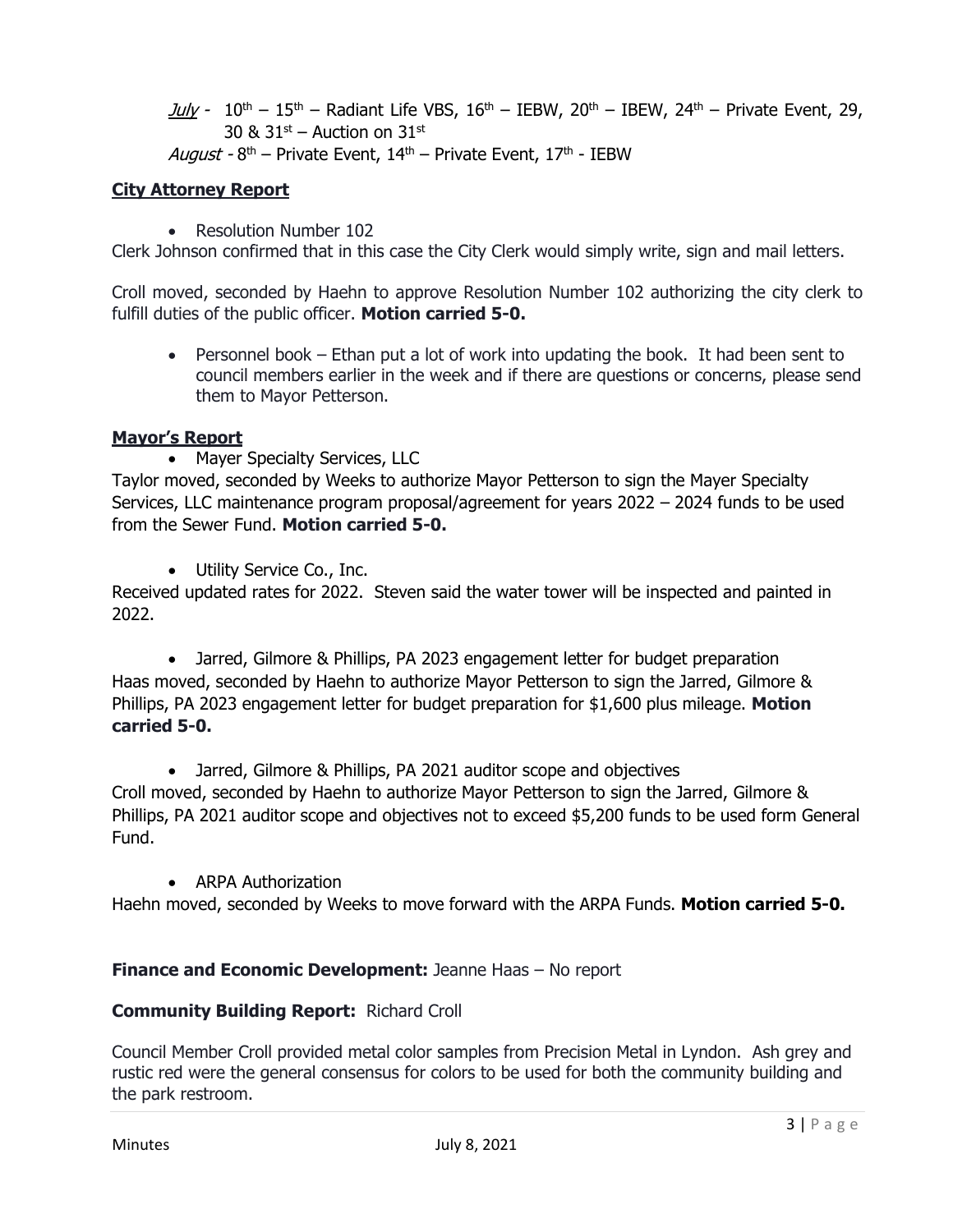### Water Usage & Loss Report

### **Street Report:** Rhonda Taylor

- City Shop, culvert added by Haehn. Council Member Taylor said she was holding off on the culvert replacement due to the current prices. Council Member Haehn said the current one is rusted out. How long will we wait to replace it since we talk about things and nothing gets done? Council Member Taylor responded that it would cost an additional \$580 with current pricing.
- Maintenance Operator Dwight said he hasn't received an update from Complete Pavement on their schedule.

#### **Public Relations :** Jeanne Haas

• Strawnfest 2021 Update – Strawnfest went well and bills are being paid. Council Member Taylor complimented Council Member Haas on a job well done.

### **Parks and Recreation Report:** Gary Haehn

- Pickleball Council Member Haehn said Fred would charge \$1,000 to ramrod the upgrade to pickleball courts. We would need  $6 - 12$  volunteers to do 2 courts hopefully in late September or early October. \$6,000 should cover most everything. City Attorney asked what the warranty was on the paint. Mayor Petterson asked Haehn to pin down a firm cost and to suggest a time line and list of tasks.
- New Strawn Sports Complex Council Member Haehn said Scot Jeffers with Burlington USD 244 Recreation Center would like to work together on the sports complex. Would the council be interested? Possibly a committee of 2 council members and 2 Burlington Recreation Center board members to look over things. Council Member Taylor - who would be paying for all of the upgrades. Council Member Haehn said it would be a shared cost. Council Member Taylor – residents in the area do not want lights up out there. Council Member Haehn – day time only, no lights but will need restrooms and concessions. Council Member Haas – would be interested in having Scot talk to the council and will be placed on the August agenda. Council member Croll – what would a base for parking cost? Steven estimated \$50,000.
- City boat  $-$  has a leak.
- Lake island
- Park restroom doors, paint Maintenance Operator Dwight it's time for new doors. The old ones are beat up and if we are replacing the siding the doors should be replaced. Steven is to get quotes for new doors.

#### **Public Safety Report:**